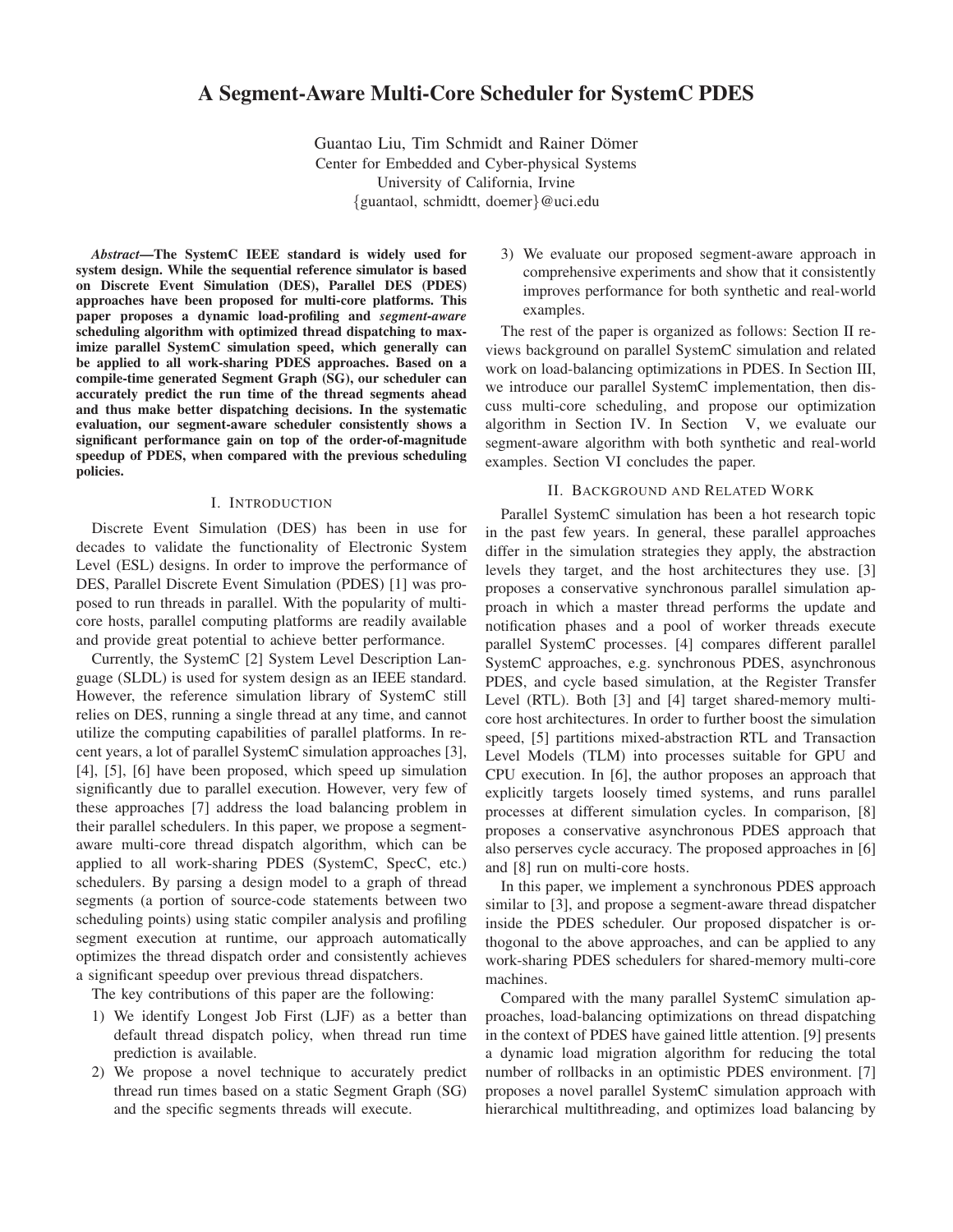using workload stealing. In [10], authors improve dynamic load balancing of PDES by using the proposed Random, Communication-based and Load-based (RCL) load migration policies. [11] evaluates different process partition strategies (user defined, hash-based, round-robin, etc.) to improve load balancing of parallel simulation. However, in the previous work, the model is divided into distributed logical OS processes and they are allocated to different processors. To avoid workload imbalance on different processors, all the previous work focuses on algorithms to transfer workload among different processes, which is different from ours for work-sharing simulators. To the best of our knowledge, this paper proposes the first scheduler for work-sharing SystemC PDES with thread dispatch order optimized based on the static analysis of the model at hand.

# III. PARALLEL SYSTEMC SIMULATION

The SystemC reference simulator is based on DES. In the traditional DES scheduler, a single thread is running at all times. When all runnable threads in the *READY* queue finish their current delta cycle, the root thread resumes and performs the update and notification phases. Then the simulation proceeds to the next delta cycle. If no more threads are runnable after the update and notification, the current time cycle finishes. The simulator advances the time and processes the earliest timed event from the *WAIT-FOR-TIME* queue. When the *READY* and *WAIT-FOR-TIME* queues are both empty, the simulation ends.

In contrast to DES, a PDES scheduler dispatches multiple runnable threads concurrently onto multiple available processor cores. In the evaluation phase of our parallel implementation, one more thread (SC\_METHOD, SC\_THREAD or SC\_CTHREAD) is dispatched from the *READY* queue and starts its execution, as long as an idle processor core is available. When all threads finish their evaluation phase, the last running thread performs the update and notification phases and advances the time if the *READY* queue is still empty.

In order to avoid race conditions among accesses to internal shared states, we protect the SystemC kernel with a mutex lock. Whenever a thread needs to modify the state of the kernel, it first acquires the mutex before entering the critical section. Similar to [3] and the synchronous approach in [4], our parallel SystemC implementation only executes threads from the same delta cycle in parallel and has a central *READY* queue. For safe communication, our approach also automatically protects every channel with a local lock and fully supports the standard SystemC semantics, including immediate notification. Differing from [3], our parallel kernel is symmetric and every thread can perform the scheduling functions. Thus, our implementation does not need a special root thread to perform the update and notification phases, which eliminates the frequent context switches from worker threads to the root thread.

Also, a semantics-compliant SystemC implementation is "obliged to analyze any dependencies between processes and



Fig. 1. Two multi-core thread dispatch policies.

constrain their execution to match the co-routine semantics" [2]. Here, we rely on a dedicated compiler to identify potential data hazards inside design models in order to avoid any race conditions on shared variables. Our SystemC compiler performs three major tasks, namely conflict analysis, segmentgraph construction, and source-code instrumentation. For this paper, we extend and exploit the segment-graph analysis and the corresponding code instrumentation to accurately predict the next thread run times, so that the dispatcher in the scheduler can quickly make better decisions. We present more details of our SystemC compiler in Section IV-C.

## IV. MULTI-CORE SCHEDULING

In each delta cycle of PDES, a number of threads are available in the *READY* queue, as determined by the PDES scheduler. However, these threads typically have a diverse run time in the evaluation phase. We note that the order of dispatching these threads on a multi-core host has a significant influence on the total execution time. As an illustrative example, Fig. 1 compares the execution time of two classic dispatch policies, namely Shortest Job First (SJF) and Longest Job First (LJF), on a four-core machine. In the order determined by their (predicted) run time, threads are assigned to the available CPU cores. When employing LJF (Fig. 1(b)), the current evaluation phase finishes much earlier than when using SJF (Fig. 1(a)).

In general, multi-core scheduling is a classic load balancing problem in algorithm design, which decides the thread dispatch order and is orthogonal to the parallel DES approach. Following this, we propose a *segment-aware* LJF-based thread dispatch optimization to improve the performance of parallel SystemC simulation for the case that the number of parallel threads in the model is greater than the number of cores on the host. Note that our key contribution here is not LJF itself, but the accurate prediction of thread run times that LJF depends on.

# *A. Classic LJF Thread Dispatch Policy*

Without loss of generality, we will assume Linux as the underlying OS on which the parallel SystemC simulator is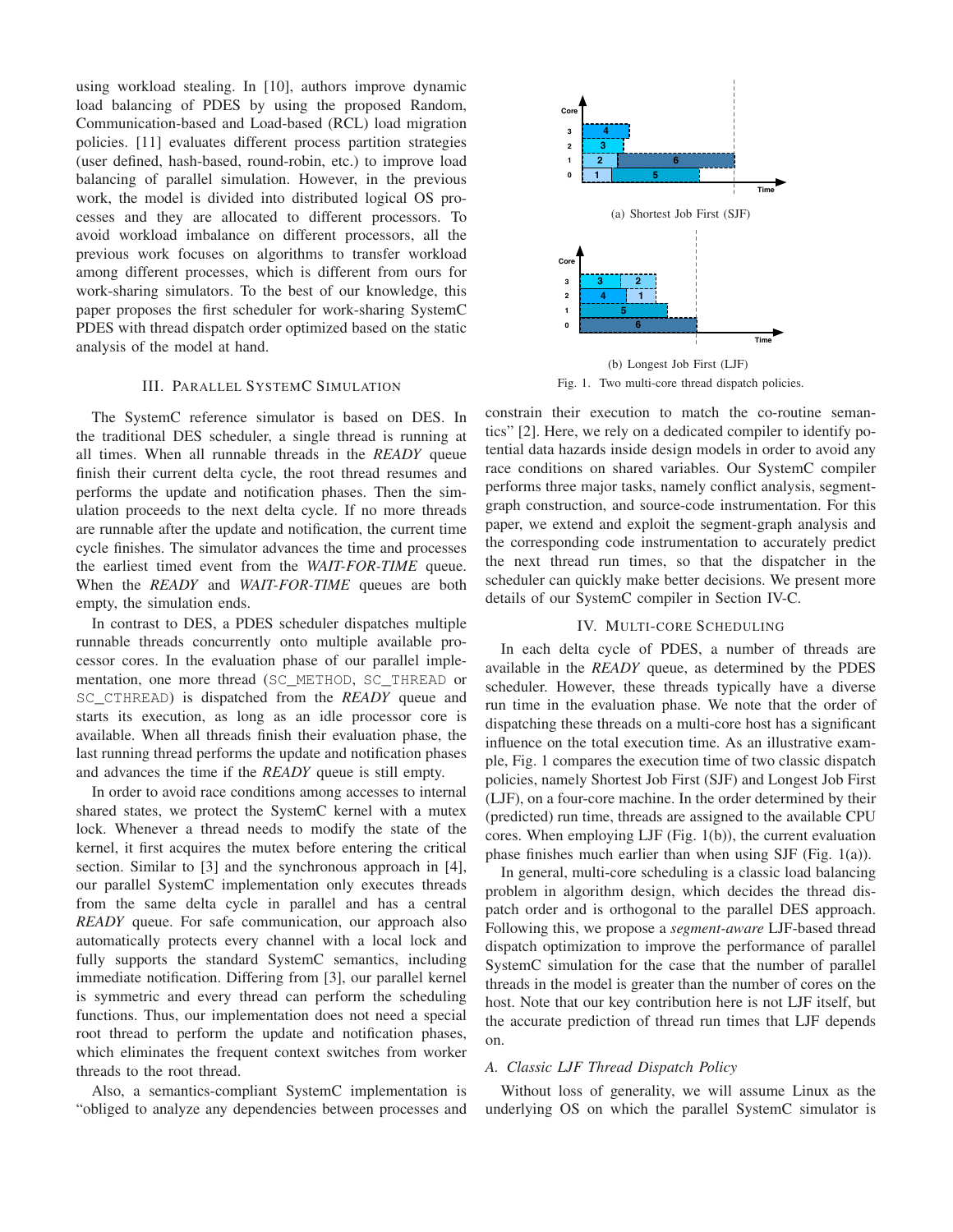based. For Linux, the default scheduling policy since version 2.6.23 is Completely Fair Scheduling (CFS). Even though CFS maintains fairness of execution time among threads, it always picks first the thread which previously took the least processor time. Thus, it favors interactive processes over batch processes (e.g. PDES simulation). CFS is similar to the SJF policy, except in Linux each core has a separate *READY* queue. If Linux detects an unbalanced load on different cores, thread migration is used for balancing.

The general multi-core scheduling problem is proven to be NP-complete in the literature [12], [13]. Thus, in order to efficiently generate an optimized thread dispatch policy for parallel SystemC simulation, the well-established LJF policy should perform better than the default Linux dispatch policy, as illustrated in Fig. 1. In each evaluation phase of the parallel simulation, our kernel measures the run time of each thread by reading the CPU cycle count registers, which has minimal overhead, and uses this profiling information as the run time prediction for the next evaluation phase<sup>1</sup>. Then, the dispatcher sorts threads in the *READY* queue in decreasing order based on their previous execution time. Thus, the threads estimated to run the longest will run first on the available cores. Shorter threads are dispatched then whenever a core becomes available. With  $m$  denoting the number of available processor cores, this greedy scheduling algorithm has been proven to introduce a slowdown of less than  $(\frac{4}{3} - \frac{1}{3m})$  compared with the optimal multi-core scheduling [14].

The classic LJF thread dispatch policy works well when threads show identical run time every time they are issued. However, this typically is *not* the case in SystemC simulation. A SystemC thread performs an overall job, but such job usually consists of very different tasks. Thus, the actual run time of a thread in the simulation depends on its specific next task ahead (e.g. reading input data, processing frames, or sending output data). Taking this observation into account, we distinguish between the *segments* of code that a given thread executes, and propose our segment-aware dispatch algorithm.

# *B. Segment Graph (SG)*

In PDES, threads switch back and forth between the states of RUNNING (threads in the *READY* and *RUN* queues) and WAITING (threads in the *WAIT* and *WAIT-FOR-TIME* queues). A series of source code statements executed by a thread between two scheduling points can be defined as a thread *segment* [8]. Then, for a SystemC model, it can be converted to a corresponding *Segment Graph* (SG). The SG is a directed graph that represents the code segments executed during the simulation. The nodes in the SG are code segments and the edges indicate the transitions from one segment to another. The code segments always start from a SystemC



Fig. 2. SystemC thread and Segment Graph (SG).

scheduling primitive, e.g. wait, SC\_METHOD, SC\_THREAD, SC\_CTHREAD, etc.. Thus, our compiler can instrument these scheduling primitives with segment IDs in the source code. Then, when a thread resumes execution from the WAITING state, the dispatcher can identify the current segment (before actually running it).

Fig. 2 shows a SystemC thread with its segments and the corresponding SG. As shown, every segment starts with a scheduling primitive (including thread creation and context switches, e.g. the SC\_THREAD in line 23 or the wait statement in line 12) and ends before another. The *read* and *write* functions in this example invoke a wait statement inside the function calls, so they are all blocking and start new segments (segment 1 and 3 in the *read* function and segment 4 in the *write* function). Also, as indicated in Fig. 2(a), one source code statement (e.g. the while statement in line 8) may belong to several segments, depending on the execution paths.

In general, every thread is composed of one or multiple segments. The adjacent segments perform different functions (e.g. in Fig. 2(a) reading input data in segment 0 and processing it in segment 1) and usually run for a different amount of execution time.

## *C. Dedicated SystemC Compiler*

In order to identify the segment structure of a SystemC model and analyze the interdependencies between threads, we adopted the compiler proposed in [8] for our parallel SystemC simulation framework and built the compiler based on the ROSE infrastructure [15]. Our compiler first parses an input SystemC model into ROSE Abstract Syntax Tree (AST) and constructs a Segment Graph (SG) on top of the AST, following the Algorithm 3 in [8]. Here, we treat the SC\_METHOD, SC\_THREAD and SC\_CTHREAD in the SystemC model as thread creation points (*STMNT PAR* in Algorithm 3 [8]). Then, according to the SG, the compiler will append the segment ID as an extra argument to the AST nodes of the segment boundary primitives (e.g. wait, SC\_METHOD, SC\_THREAD, SC\_CTHREAD, etc.). For those function calls that start new segments (e.g. the *read* function in Fig. 2(a)), our compiler

<sup>&</sup>lt;sup>1</sup>Even though the input data to the operations in a thread may vary in different runs, the thread run time likely stays similar. Also, the LJF dispatcher only needs to know the relative order of any two threads' workload, e.g. thread 1 runs longer than thread 2, rather than the absolute values. Therefore, we estimate the next execution time of a thread to be the same as the previous one. Note that it is possible to apply other methods to predict thread run times, but this is not the focus of this paper.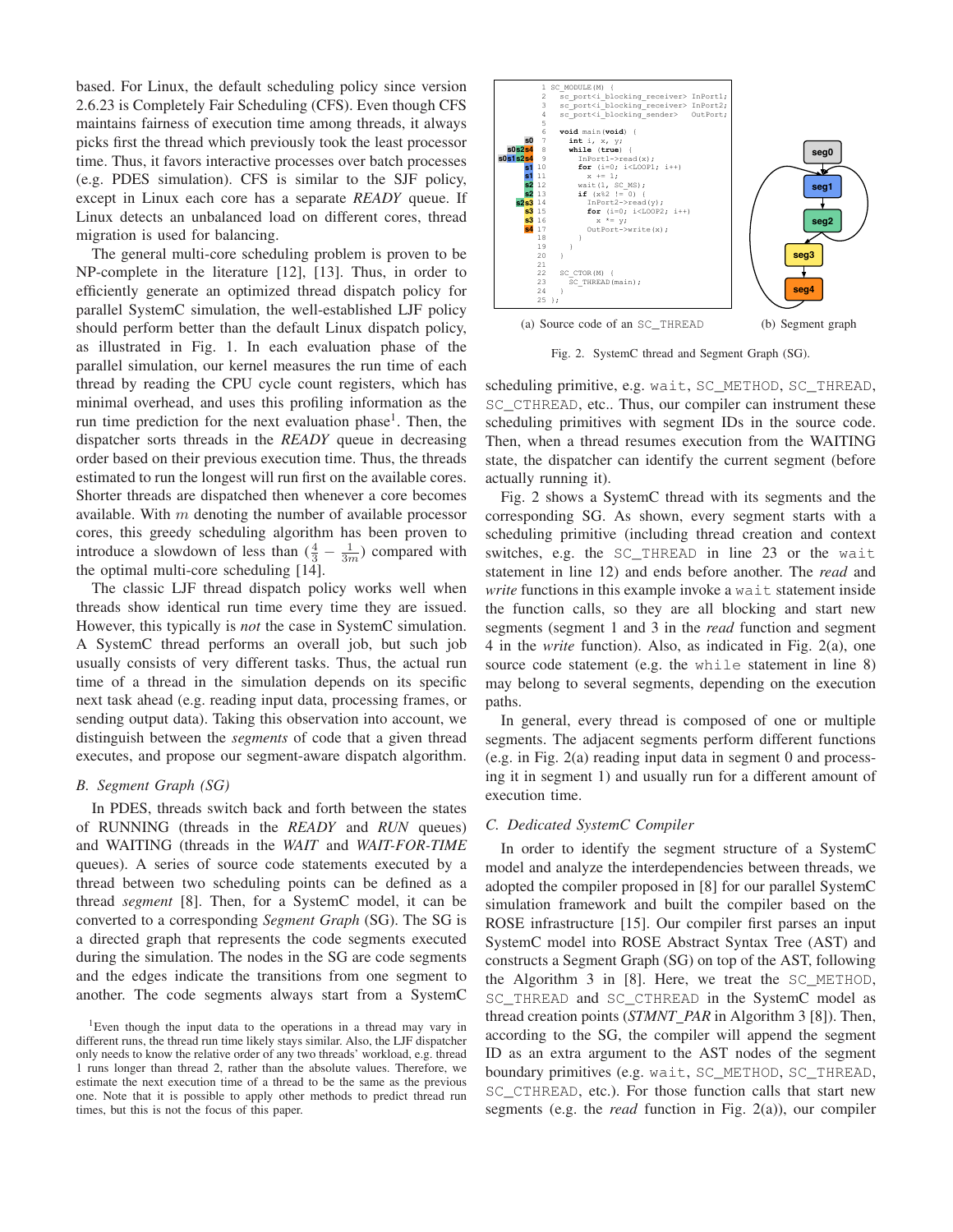

Fig. 3. Different segment structures in a thread.

modifies the function prototype of the called function, adding an integer variable of the segment ID as a new argument. Next, in the function definition, the segment boundary primitives will use the new argument to identify the next segment. Also, based on the SG, the compiler automatically performs static conflict analysis between segments and passes conflict tables to the parallel simulator. In addition, to ensure safe communication, the compiler protects user defined channels (e.g. those derived from sc\_channel and sc\_prim\_channel) by acquiring a local channel lock at the entry of their public functions and releasing the lock at the exit. The details of static conflict analysis and channel protection are out of the scope of this paper.

## *D. Segment-Aware Dispatch Algorithm*

Fig. 3 depicts three typical segment structures inside a thread. In Fig. 3(a), the thread contains a single segment in a loop<sup>2</sup>. For different iterations, the workload of the segment is similar and typically varies only little due to the input data. Here, the base load in the figure denotes the average amount of execution time of the segment. Fig. 3(b) shows a thread that is composed of three consecutive segments in a loop, e.g. input, processing, and output. The three segments have different workload and their execution time varies significantly. Compared with the cyclic Fig. 3(a) and 3(b), the segment structure in Fig. 3(c) is more general. Threads may have different execution paths in different situations. While the transition between their segments may be unpredictable, we find that a given segment typically carries a similar workload every time it runs.

The classic LJF thread dispatch policy with load prediction based on the previous run only performs well for the simple segment structure in Fig. 3(a). However, for segment structures 3(b) and 3(c), LJF will rely on wrong predictions and thus perform badly. For example, if a thread has the segment structure of Fig. 3(b), LJF will use the run time of segment 0 to predict the execution time of segment 1. Since the classic LJF policy is unaware of the segment structure, it treats the segments the same. However, the workload of the segments is unrelated and varies. Thus, the predicted run time for the next thread segment is inaccurate and LJF performs poorly.

In order to accurately follow the segment structure, we utilize our dedicated SystemC compiler (Section IV-C) to generate the SG of the model and instrument the segment boundary primitives with a segment ID as an extra argument. For example, line 12 in Fig. 2(a) is transformed to wait  $(1, 1)$  $SCMS, 2)$ , where 2 is the segment ID. Then the scheduler is aware of the current segment of the runnable threads and can accurately predict their execution time based on the profiling information for the given segment.

Algorithm 1 lists the pseudo code of our segment-aware scheduling algorithm. The calling thread first reads the CPU cycle count register and records the run time of the current segment. Then, the segment ID of the current thread is updated to the next one. Next, while any threads exist in the *READY* queue, our scheduler will dispatch them in order to any available cores, and resume their thread execution. If no core is available but the *READY* queue has remaining threads, the current thread suspends itself. As the sequential scheduler, when the *READY* queue becomes empty, our scheduler per-

| Algorithm 1 Segment-Aware Scheduling Algorithm                                    |  |  |  |  |  |  |  |  |
|-----------------------------------------------------------------------------------|--|--|--|--|--|--|--|--|
| Input:                                                                            |  |  |  |  |  |  |  |  |
| Current thread $th_{curr}$                                                        |  |  |  |  |  |  |  |  |
| Next segment $SegID_{next}$                                                       |  |  |  |  |  |  |  |  |
| 1: $th_{curr}.T_{end} \leftarrow$ CurrentCycles()                                 |  |  |  |  |  |  |  |  |
| 2: $RunTime[th_{curr}.SegID] \leftarrow th_{curr}.T_{end} - th_{curr}.T_{start}$  |  |  |  |  |  |  |  |  |
| 3: th <sub>curr</sub> .SegID $\leftarrow$ SegID <sub>next</sub>                   |  |  |  |  |  |  |  |  |
| 4: while true do                                                                  |  |  |  |  |  |  |  |  |
| 5:<br>while READY $\neq \emptyset$ do                                             |  |  |  |  |  |  |  |  |
| 6:<br><b>if</b> $\exists c \in \text{Cores}$ where c is idle <b>then</b>          |  |  |  |  |  |  |  |  |
| 7:<br>$th_{next} \leftarrow pop(READY)$                                           |  |  |  |  |  |  |  |  |
| 8:<br>${th}_{next}.T_{start} \leftarrow \text{CurrentCycles}()$                   |  |  |  |  |  |  |  |  |
| 9:<br>dispatch $(th_{next}, c)$                                                   |  |  |  |  |  |  |  |  |
| 10:<br>else                                                                       |  |  |  |  |  |  |  |  |
| 11:<br>suspend $(th_{curr})$                                                      |  |  |  |  |  |  |  |  |
| 12:<br>end if                                                                     |  |  |  |  |  |  |  |  |
| 13:<br>end while                                                                  |  |  |  |  |  |  |  |  |
| 14:<br>Delta cycle $\delta \leftarrow \delta + 1$                                 |  |  |  |  |  |  |  |  |
| 15:<br>process any requested updates in primitive channels                        |  |  |  |  |  |  |  |  |
| 16:<br>process any delta notifications                                            |  |  |  |  |  |  |  |  |
| 17:<br>if READY $= \emptyset$ then                                                |  |  |  |  |  |  |  |  |
| 18:<br>advance simulation time                                                    |  |  |  |  |  |  |  |  |
| 19:<br>process any timed notifications                                            |  |  |  |  |  |  |  |  |
| 20:<br>if READY $= \emptyset$ then                                                |  |  |  |  |  |  |  |  |
| 21:<br>terminate the simulation                                                   |  |  |  |  |  |  |  |  |
| 22:<br>end if                                                                     |  |  |  |  |  |  |  |  |
| 23:<br>end if                                                                     |  |  |  |  |  |  |  |  |
| 24:<br>READY in<br>sort threads $\forall th$<br>decreasing order<br>$\in$<br>- of |  |  |  |  |  |  |  |  |
| RunTime[th. SegID]                                                                |  |  |  |  |  |  |  |  |
| $25+$ end while                                                                   |  |  |  |  |  |  |  |  |

<sup>2</sup>The loop structure is default for SC\_METHOD and a common coding idiom for SC\_THREAD and SC\_CTHREAD [2].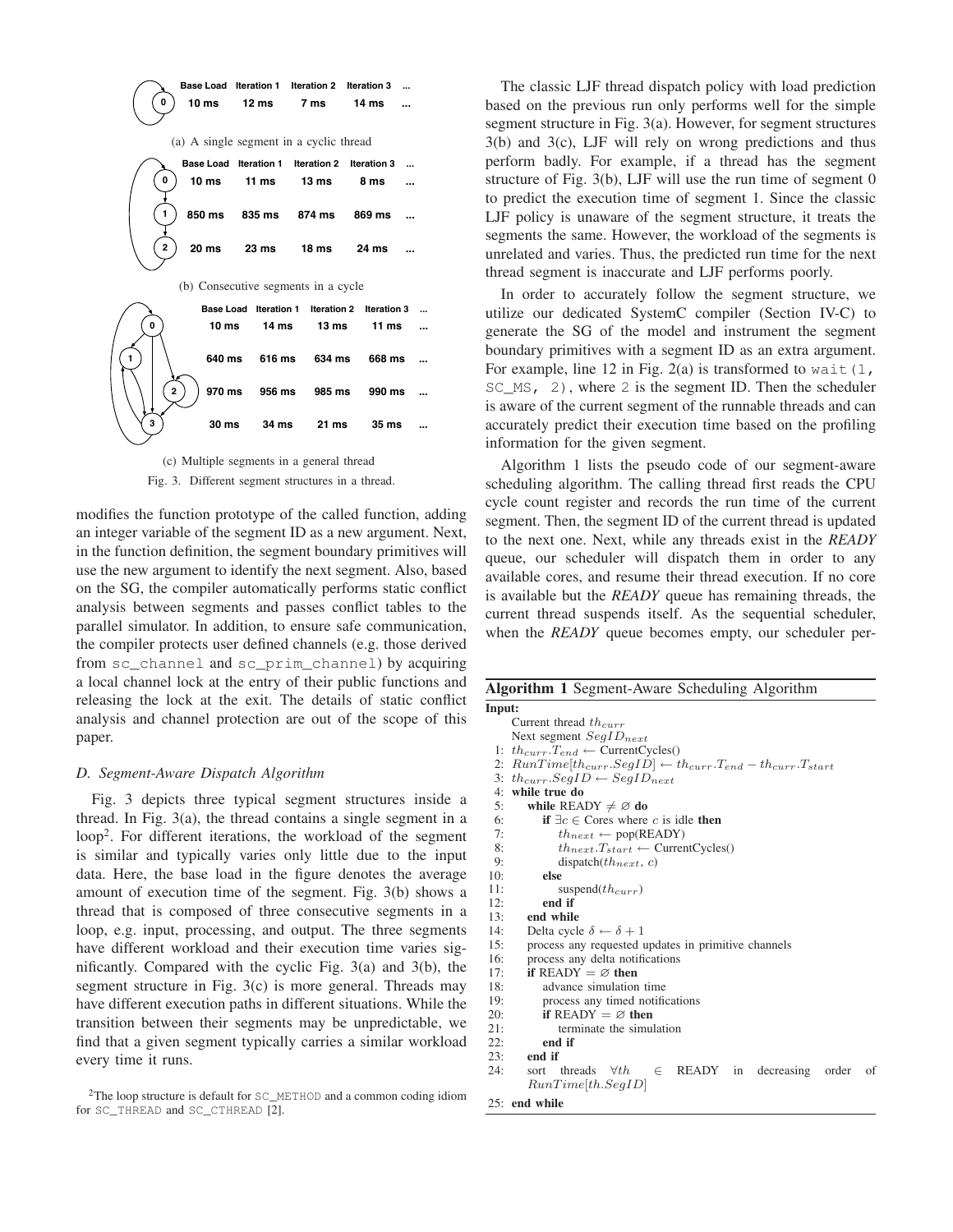

Fig. 4. Software hierarchy of our parallel SystemC simulator implementation.

forms the update and notification to start a new delta or time cycle. Before the beginning of the new cycle, the dispatcher sorts threads in the *READY* queue in descending order of their previous run time in the same segment. For the very first evaluation phase of a segment, the algorithm can use either static compiler analysis, user input, or random values as prediction. Then, in later evaluation phases, the dispatcher predicts the thread execution time using the profiling time of the same segment, instead of the previous run time of the same thread in the classic LJF dispatcher.

Fig. 4 depicts the software hierarchy of our parallel SystemC simulation framework with the segment-aware scheduler and dispatcher. Note that the thread dispatcher is implemented inside the PDES scheduler of the SystemC simulation library (user level), and we do not modify the kernel-level OS scheduler. Compared with the case that the regular parallel SystemC simulator dispatches *all* runnable threads and lets the Linux OS scheduler determine the thread execution, our segment-aware dispatcher only dispatches a number of threads equal to the number of available cores, and fixes their core affinity. Thus, our dispatcher is in full control and the Linux OS scheduler will not modify the thread execution order in our parallel simulation.

Using the segment-aware prediction, our scheduling algorithm can generate an optimized thread dispatch order<sup>3</sup>. Since the prediction is based on the correct segment, our segmentaware dispatcher will achieve better performance than the classic LJF.

Note that the starvation problem for short threads cannot happen in our segment-aware scheduling algorithm for PDES, since no other threads will be added to the *READY* queue in between a delta cycle, unless an immediate notification occurs. However in the Accellera sequential simulation library and our parallel implementation, even the immediate notified threads will be made runnable only after all current threads in the *READY* queue are dispatched.

## V. EXPERIMENTAL EVALUATION

We now evaluate our segment-aware optimization on parallel SystemC simulation with synthetic benchmarks and realworld examples to demonstrate the performance gain. Table I

 $3$ In the case of a single segment per thread, as in Fig. 3(a), the segmentaware approach falls back to the classic LJF.



Fig. 5. Synthetic SystemC benchmark models.

lists the hardware specifications of the two multi-core workstations we used in our experiments.

TABLE I WORKSTATIONS USED FOR EXPERIMENTS.

| Host              | 8-Core     | $32$ -Core |
|-------------------|------------|------------|
| Processor         | Intel Xeon | Intel Xeon |
|                   | E3-1240    | E5-2680    |
| CPU frequency     | 3.4 GHz    | $2.7$ GHz  |
| Physical CPUs     |            |            |
| Cores/CPU         |            |            |
| Hyperthreads/core |            |            |
| Total HW threads  |            | 32         |

#### *A. Task Graph Benchmarks*

Task Graphs For Free (TGFF) [16] is a popular tool to generate standardized random benchmarks for scheduling and allocation research. For our evaluation, we extended TGFF to output actual SystemC models of the generated task graphs. In particular, every task in the task graph is converted to an SC\_MODULE which initiates an SC\_THREAD with a specific amount of workload. Here, SC\_THREAD is used as a test case, but our approach is applicable to SC\_METHOD and SC\_CTHREAD as well. Between the tasks, the SC\_MODULEs use sc\_fifo channels to communicate and synchronize. Fig. 5 shows the block diagram of a generated SystemC model and the code of a task (a block in Fig.  $5(a)$ ). Next, we evaluate the three categories of thread segment structures introduced in Fig. 3 separately.

*1) Single-Segment Threads:* For the first experiment, we use the extended TGFF to generate SystemC models where each thread has a single segment like Fig. 3(a) with a base amount of workload. Each segment performs data crunching in a for loop like lines 13 and 14 in Fig. 5(b), and the workload is determined by the for loop iterations. The base workloads of different segments are generated by TGFF as attributes, randomly distributed in a wide range. Then, in each while loop iteration the workload of a segment is adjusted by varying the base value with a random factor, to simulate the variation of execution time due to data dependency. To ensure fair comparison between different dispatchers, each thread defines its own reentrant random number generator (*rand r()*)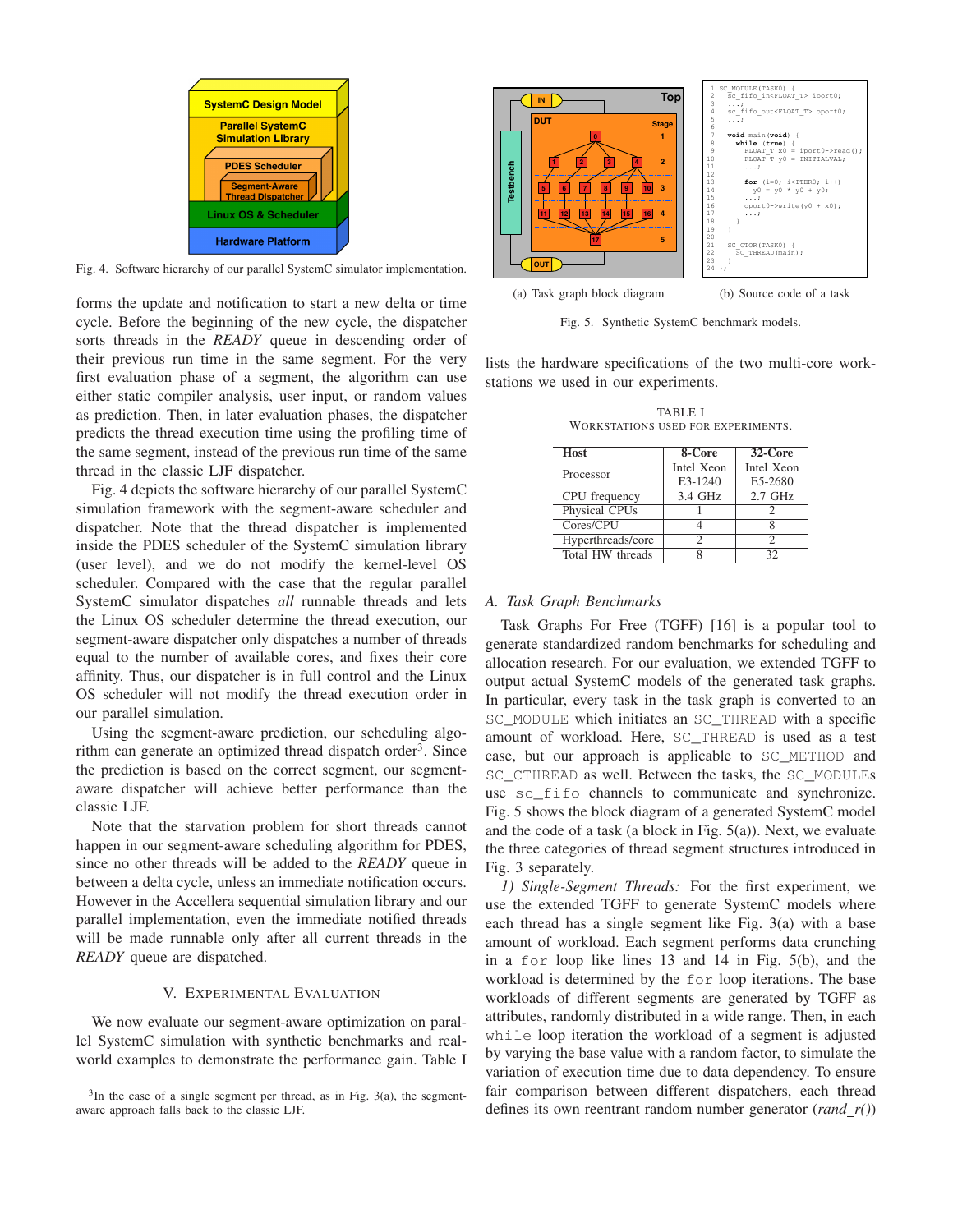TABLE II PERFORMANCE OF DIFFERENT PARALLEL SYSTEMC SCHEDULERS FOR SINGLE-SEGMENT THREADS (FIG. 3(A)).

| Par        | Var      |            |      | 8-Core Host |            | 32-Core Host |       |           |            |
|------------|----------|------------|------|-------------|------------|--------------|-------|-----------|------------|
|            |          | <b>SEO</b> | PAR  | LJF         | <b>SEG</b> | <b>SEO</b>   | PAR   | LJF       | <b>SEG</b> |
|            | $\Omega$ | 217s       | 513% | $+8.0\%$    | $+8.0\%$   | 657s         | 1669% | $+20.2%$  | $+20.1%$   |
| $1$ to $2$ | 20%      | 217s       | 501% | $+9.2\%$    | $+9.2\%$   | 655s         | 1607% | $+17.0\%$ | $+16.9%$   |
| threads    | 40%      | 217s       | 480% | $+8.8\%$    | $+8.8\%$   | 654s         | 1507% | $+12.8%$  | $+12.8%$   |
| per core   | 60%      | 217s       | 456% | $+6.8\%$    | $+6.8\%$   | 653s         | 1407% | $+9.3\%$  | $+9.3\%$   |
|            | 80%      | 217s       | 433% | $+5.1\%$    | $+5.1\%$   | 652s         | 1314% | $+6.5\%$  | $+6.5\%$   |
|            | $\Omega$ | 260s       | 574% | $+1.6\%$    | $+1.6\%$   | 924s         | 1999% | $+11.4%$  | $+11.4%$   |
| $2$ to $3$ | 20%      | 260s       | 563% | $+4.4%$     | $+4.4%$    | 923s         | 1937% | $+11.8\%$ | $+11.8\%$  |
| threads    | 40%      | 259s       | 545% | $+4.6\%$    | $+4.6\%$   | 921s         | 1842% | $+7.9\%$  | $+7.9\%$   |
| per core   | 60%      | 258s       | 526% | $+2.5%$     | $+2.7%$    | 920s         | 1749% | $+4.3%$   | $+4.3\%$   |
|            | 80%      | 258s       | 510% | $+1.0\%$    | $+0.8\%$   | 918s         | 1673% | $+1.8\%$  | $+1.8\%$   |

to generate the same sequence of random numbers in different simulation runs.

In our experiments, we set the maximum variation of the workload in different iterations to be 0, 20%, 40%, 60%, and 80%. A variation of 0 means the workload of the same segment in different iterations stays the same, a maximum variation of 20% means that the workload in any iteration is within the range of 80% to 120% of the base of the segment, and so on and so forth. In addition, we generate two sets of task graphs that have a different number of parallel threads at each stage (Fig. 5(a)), except the first and last stages. The average number of parallel threads per core is chosen in the range of 1 to 2, or 2 to 3. Each set of task graphs contains 30 different benchmarks, and runs on the two workstations.

Table II shows the average performance gain of different parallel schedulers over the 30 benchmarks compared with the sequential SystemC simulator from Accellera. The first column *Par* in the table refers to the average number of parallel threads per core at each stage and the second column *Var* refers to the maximum variation of the workload of the same segment in different iterations. For different SystemC schedulers, *SEQ* refers to the sequential SystemC from Accellera, *PAR* refers to our parallel implementation with the Linux scheduling, *LJF* refers to the parallel version with classic LJF dispatching, and *SEG* refers to our segment-aware optmization. The simulation times of *LJF* and *SEG* already include the additional overhead of profiling and sorting. Their relative speedup is compared with *PAR*.

Table II allows the following observations:

- 1) **Parallel simulation is fast**: Since the benchmarks have plenty of parallelism inside the models, all parallel simulators achieve a good performance gain on the multi-core hosts, up to 5x on the 8-core, and 20x on the 32-core machine. Also, a larger number of parallel threads leads to higher speedup.
- 2) *LJF* **and** *SEG* **are faster than** *PAR*: When each thread contains a single segment, the *SEG* scheduler with segment-aware optimization shows the same performance as the classic LJF algorithm. But compared with the parallel simulation that relies on the Linux dispatcher, our segment-aware optimization is clearly better. Also, the segment-aware scheduler achieves greater speedup on the 32-core host than the 8-core host for the same type of benchmarks, as a larger number of

TABLE III PERFORMANCE OF DIFFERENT PARALLEL SYSTEMC SCHEDULERS FOR MULTI-SEGMENT THREADS (FIG. 3(B)).

| Par        | Var      |            | 8-Core Host |          |            |            | 32-Core Host |          |            |  |
|------------|----------|------------|-------------|----------|------------|------------|--------------|----------|------------|--|
|            |          | <b>SEO</b> | PAR         | LJF      | <b>SEG</b> | <b>SEO</b> | PAR          | LJF      | <b>SEG</b> |  |
|            | $\Omega$ | 220s       | 515%        | $-3.3%$  | $+6.0\%$   | 772s       | 1634%        | $+8.0\%$ | $+21.6%$   |  |
| $1$ to $2$ | 20%      | 219s       | 504%        | $-1.6%$  | $+7.7%$    | 770s       | 1587%        | $+7.4%$  | $+16.8\%$  |  |
| threads    | 40%      | 218s       | 482%        | $+0.8\%$ | $+8.5\%$   | 768s       | 1484%        | $+6.9\%$ | $+12.9\%$  |  |
| per core   | 60%      | 217s       | 459%        | $+2.4%$  | $+7.2\%$   | 767s       | 1380%        | $+6.1%$  | $+9.7\%$   |  |
|            | 80%      | 216s       | 437%        | $+3.2%$  | $+5.7\%$   | 765s       | 1290%        | $+5.0\%$ | $+6.6\%$   |  |
|            | $\Omega$ | 263s       | 564%        | $-2.0%$  | $+3.2\%$   | 829s       | 1952%        | $+0.8\%$ | $+13.5%$   |  |
| 2 to 3     | 20%      | 262s       | 555%        | $-1.3%$  | $+5.8\%$   | 828s       | 1899%        | $+0.6%$  | $+13.8\%$  |  |
| threads    | 40%      | 26Is       | 539%        | $-0.7%$  | $+5.8\%$   | 826s       | 1818%        | $+0.2\%$ | $+9.7\%$   |  |
| per core   | 60%      | 26Is       | 522%        | $-0.4%$  | $+3.6\%$   | 824s       | 1736%        | $+0.6%$  | $+5.4%$    |  |
|            | 80%      | 260s       | 507%        | $-0.8\%$ | $+1.8\%$   | 822s       | 1657%        | $+1.0\%$ | $+3.2\%$   |  |

processing cores leads to greater variability in thread dispatching.

3) **Prediction needs to be accurate**: In Table II, it is clear that the smaller the variation of the workload in different iterations, the higher the performance gain is. In the case that the maximum variation of the workload is 80% (which is rare in real world), all the parallel schedulers have similar performance, as the prediction is inaccurate in *LJF* and *SEG*. However, when the maximum variation of the workload is 40%, the *LJF* and *SEG* schedulers still achieve an additional speedup of 8% on the 8-core and 13% on the 32-core host, in the case that the average number of parallel threads per core is in the range of 1 to 2.

*2) Multi-Segment Threads:* Next, we evaluate our parallel schedulers with benchmarks where each thread has three consecutive segments, like Fig. 3(b). Now in Fig. 5(a), each block in *DUT* still represents an SC\_THREAD, and it contains three segments that are separated by wait statements. The workload in adjacent segments is unrelated and varies independently. The experimental results are shown in Table III.

In addition to the first three observations from Table II, we make another observation in Table III:

4) **Segment-awareness matters**: In contrast to Table II, the performance gain of *LJF* degrades because the prediction of segment run time is inaccurate. On the other hand, the segment-aware scheduler achieves a significant speedup over the other two parallel schedulers. For example, on the 32-core host, when the number of parallel threads per core is within the range of 1 to 2 and the workload variation is 0, the three parallel schedulers speed up by 16x to 19x. Compared with the parallel scheduler with Linux dispatching, the segment-aware optimization achieves another 20% speedup (while the relative improvement of LJF is less than 10%).

*3) General Threads:* Finally we evaluate our parallel schedulers with benchmarks in which each thread has multiple segments in a general structure, as Fig. 3(c). Table IV shows the experimental results and allows another observation:

5) **Segment-aware scheduler identifies the correct segments**: In Table IV, even though a thread may take different execution paths, our segment-aware scheduler still identifies the next segment correctly and achieves a high speedup over the other two parallel schedulers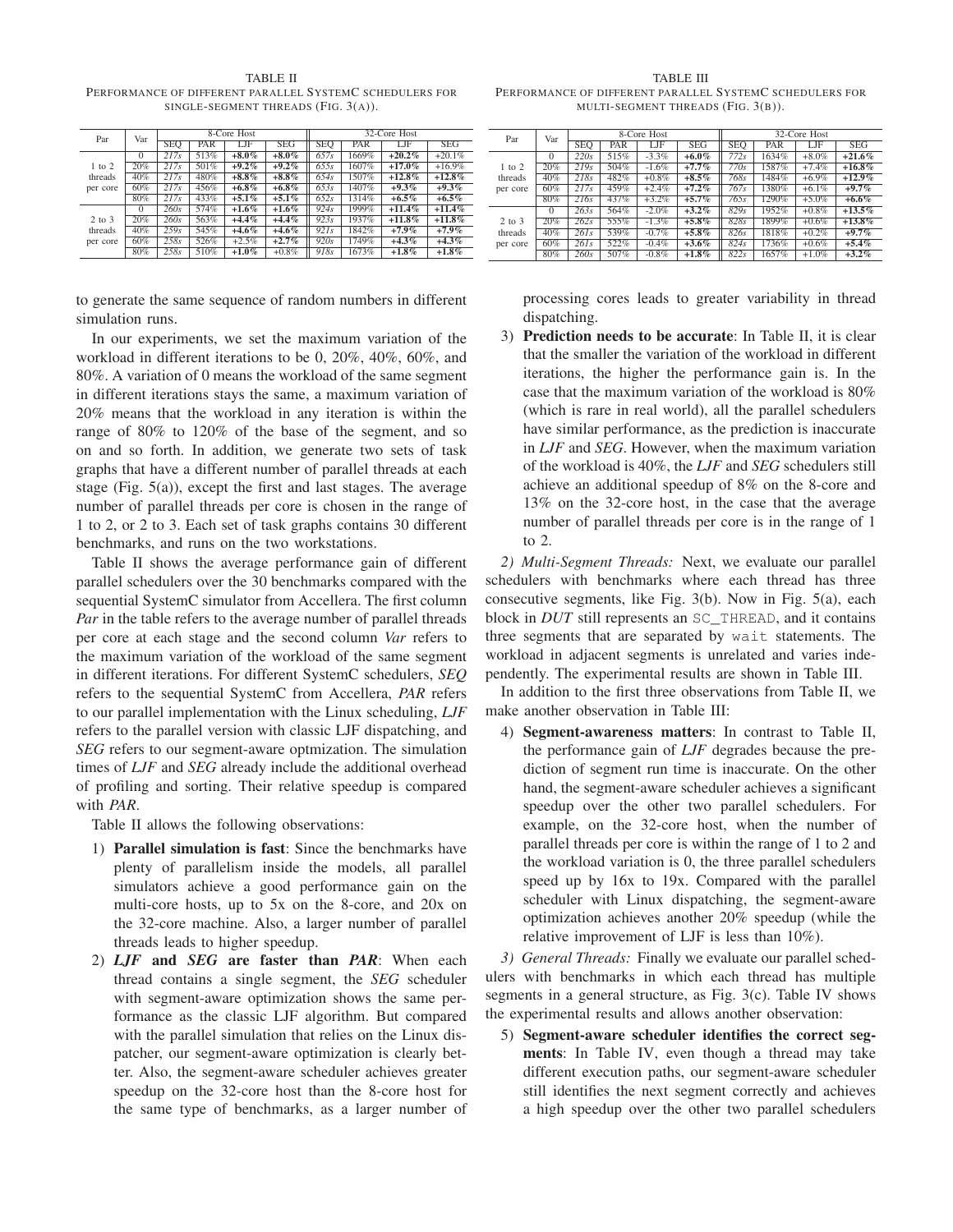TABLE IV PERFORMANCE OF DIFFERENT PARALLEL SYSTEMC SCHEDULERS FOR GENERAL THREADS (FIG. 3(C)).

| Par        | Var      | 8-Core Host |      |          |            | 32-Core Host      |       |          |            |
|------------|----------|-------------|------|----------|------------|-------------------|-------|----------|------------|
|            |          | <b>SEQ</b>  | PAR  | LJF      | <b>SEG</b> | SEO               | PAR   | LJF      | <b>SEG</b> |
|            | $\Omega$ | 1835        | 370% | $+2.4%$  | $+6.2\%$   | 402s              | 844%  | $+4.1%$  | $+3.4%$    |
| $1$ to $2$ | 20%      | 1835        | 362% | $+2.2%$  | $+6.9\%$   | 402s              | 807%  | $+2.5%$  | $+2.9\%$   |
| threads    | 40%      | 1835        | 345% | $+1.7%$  | $+6.7\%$   | $40$ Is           | 750%  | $+0.4\%$ | $+3.6\%$   |
| per core   | 60%      | 1835        | 326% | $+1.5\%$ | $+6.1\%$   | $40$ <sub>s</sub> | 692%  | $+0.7\%$ | $+2.3\%$   |
|            | 80%      | 1835        | 308% | $+1.3%$  | $+5.5\%$   | $40$ ls           | 643%  | $-1.4%$  | $+3.1\%$   |
|            | $\Omega$ | 218s        | 439% | $+6.8\%$ | $+21.0\%$  | 572s              | 1201% | $+19.2%$ | $+37.0%$   |
| $2$ to $3$ | 20%      | 218s        | 433% | $+6.5%$  | $+19.9\%$  | 572s              | 1183% | $+20.9%$ | $+35.2%$   |
| threads    | 40%      | 218s        | 418% | $+6.5\%$ | $+18.2\%$  | 571s              | 1121% | $+18.6%$ | $+31.7%$   |
| per core   | 60%      | 218s        | 401% | $+6.0\%$ | $+15.7%$   | 571s              | 1056% | $+17.0%$ | $+28.8\%$  |
|            | 80%      | 217s        | 384% | $+5.2%$  | $+13.5\%$  | 570s              | 1008% | $+15.2%$ | $+23.7\%$  |



Fig. 6. Performance comparison for general threads (Fig. 3(c)) on a 8-core host.

(more than 35% over *PAR* on the 32-core host, when the number of parallel threads per core is 2 to 3 and the workload variation is 0).

However, the performance of the three parallel schedulers is similar on both hosts when the parallelism is low (1 to 2 threads per core). This is due to the fact that each thread takes different execution paths and has a different number of segments in total. Thus, at a certain point in the simulation, most threads finish all their segments in the current iteration but some threads have extra segments to execute in the following delta cycles. That reduces the parallelism in the simulation (i.e. the number of parallel threads is smaller than the number of cores), in which case the classic LJF dispatcher and our segment-aware optimization perform the same as the Linux dispatcher. The performance of the segment-aware scheduler improves a lot when the parallelism increases to 2 to 3 threads per core.

Fig. 6 shows the performance of different parallel schedulers for each individual benchmark on the 8-core host. Again, each thread contains multiple segments in a general structure and the maximum variation of the workload is 40%. The number of parallel threads per core for Fig. 6(a) is within 1 to 2, and Fig. 6(b) has 2 to 3 parallel threads per core. Here, we make another observation:

6) **Our segment-aware scheduler consistently shows the best performance**: For all 60 benchmarks, even though they have different segment graphs, our segment-aware scheduler always achieves the highest speedup, significantly better than the other two parallel schedulers.



Fig. 7. Pipelined Canny edge detector example.

TABLE V PERFORMANCE COMPARISON FOR CANNY EDGE DETECTOR ON A 8-CORE HOST.

| <b>Benchmark</b> | SEO    | PAR     | <b>SEG</b><br>LJF     |          |         |            |          |
|------------------|--------|---------|-----------------------|----------|---------|------------|----------|
|                  | Time   | Speedup | $+Speedup$<br>Speedup |          | Speedup | $+Speedup$ | Overhead |
| canny v1         | 138.8s | 298.1%  | 290.4%                | $-2.6%$  | 284.6%  | $-4.5%$    | 0.05%    |
| canny $v2$       | 139.0s | 305.7%  | 296.4%                | $-3.1\%$ | 360.4%  | $+17.9%$   | 0.15%    |
| canny $v3$       | 139.0s | 255.9%  | 261.8%                | $+2.3%$  | 329.9%  | $+28.9%$   | 1.75%    |

#### *B. Canny Edge Detector Example*

For a first real-world experiment, we use a pipelined Canny edge detector to demonstrate the performance gain of our segment-aware optimization. The Canny edge detector is a popular image processing application to detect a wide range of edges in images. Fig. 7 shows the block diagram of the Canny edge detector in SystemC. In this model, seven functions (i.e. *Prep*, *BlurX Par*, *BlurY Par*, *Derivative x y*, *Magnitude x y*, *Non Max Supp* and *Apply Hysteresis*) are applied to a sequence of input images in a pipelined fashion. In *BlurX Par* and *BlurY Par*, multiple parallel threads work on different slices of the image. The number of parallel threads in these two modules is configurable as an exponent of 2. In Fig. 7, all blocks are implemented as SC\_MODULE and communicate through sc\_fifo channels. The parallel modules in the pipeline may be blocked by the sc\_fifo channels, and have multiple segments in one thread. Thus, their segment structure is similar to that in Fig.  $3(c)$ . The execution of some segments is optional, depending on whether the buffers in the sc\_fifo channels are empty or not. As a result, the LJF algorithm degrades due to inaccurate predictions, whereas our segmentaware optimization achieves a much better performance.

Table V shows the performance of different parallel SystemC schedulers for the pipelined Canny edge detector example on the 8-core host. Here, the relative speedup of *LJF* and *SEG* is compared with *PAR*, and *canny v1*, *canny v2* and *canny v3* have 1, 8 and 256 worker threads in *BlurX Par* and BlurY\_Par respectively<sup>4</sup>. Clearly, the LJF scheduler has similar or worse performance than the default Linux scheduler, but our segment-aware algorithm achieves an additional speedup of up to 28%. Only when the number of parallel threads in the model is lower than the number of cores on the host (e.g. *canny v1* has up to 7 parallel threads, made up of the seven pipelined stages in the model), *LJF* and *SEG* are slightly worse due to the small profiling and scheduling overhead.

<sup>&</sup>lt;sup>4</sup>As these three benchmarks process the same sequence of images, a larger number of parallel threads means a smaller amount of workload in each worker thread.